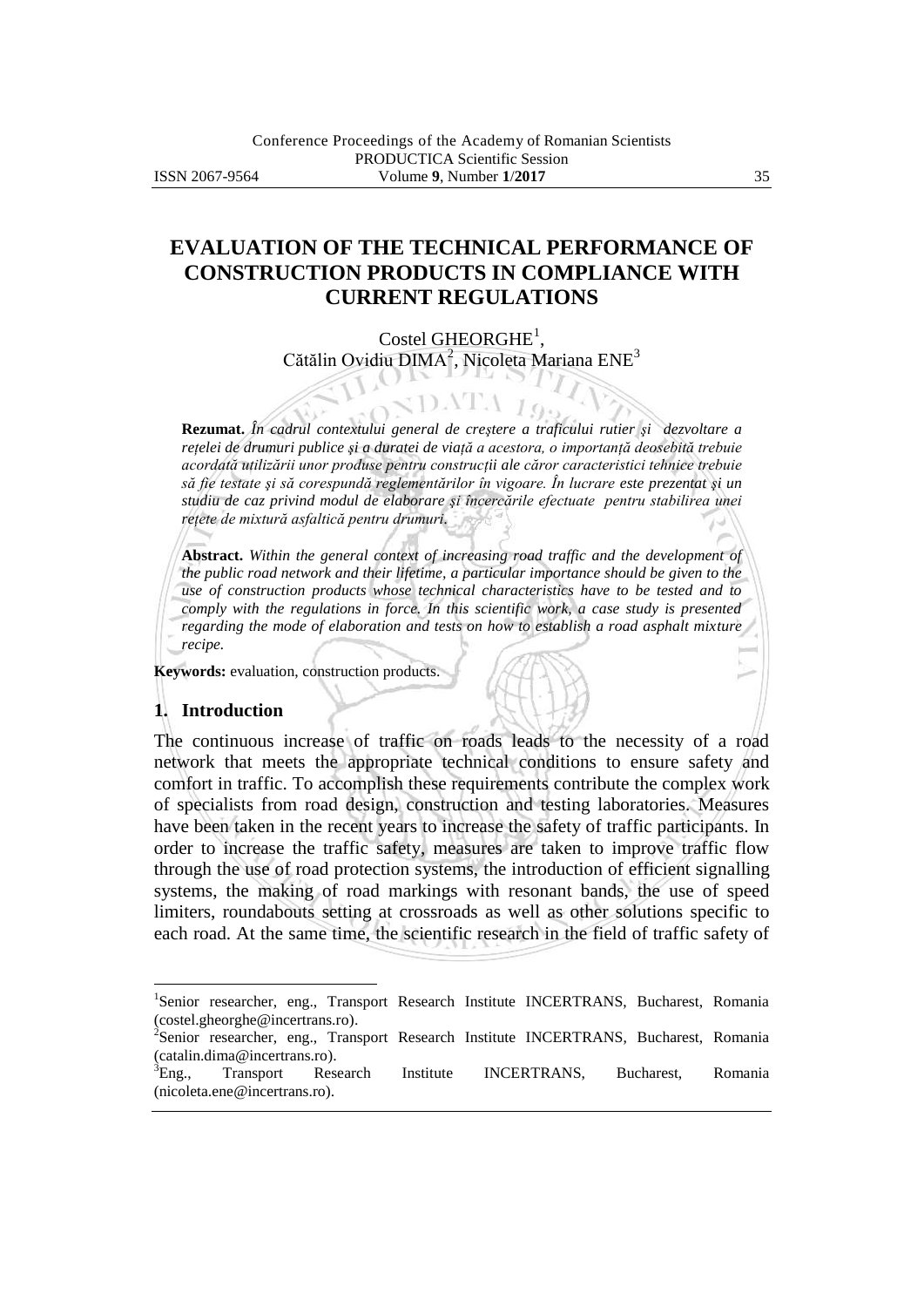motor vehicles contributes to this end by endowing them with additional safety equipment.

The planning, design, construction and modernization of public roads are made according to their functional categories and the technical class determined according to the technical regulation regarding the establishment of the technical class of the public roads, approved by Order of the Ministry of Transport. The design, construction and modernization of public roads shall be carried out on the basis of the general principles of technical regulations. The design, construction and modernization of public roads shall take into account the function they have in the road network, the technical class, the rational use of the land, the protection of the environment, the urban planning and landscaping plans approved according to the law, as well as the necessity to carry out the traffic safely and comfortably.

An important role in obtaining the best quality of road works is played by the specialists in the field who determine the solutions and build the road itself. The success of the works, their performance, and their sustainability depend to a great extent on the skill and especially the professional responsibility of the specialists and builders. The quality of road works is influenced by the conscientiousness and involvement of specialists.

The quality control of all design phases, materials, process and manufacturing processes must be carried out during and not after the work. Subsequent checking is not effective, and generally does not quite correct what was wrong. For this reason, in the process of checking road works, we must start with the formation of "quality people", whose probity is manifested by the pursuit of quality in all the segments of the technological processes.

At the same time, the process that is solely responsible for tracking the quality of the work must be very professionally prepared. We believe that the leading engineer of the work must be primarily responsible for the organization and quality of the execution. Consequently, it is necessary for the engineer to know exhaustively the properties of the materials they use, the technologies they apply, and especially the "sensitive sectors" in terms of qualitative success of the works. The specialized laboratories at various levels are at the disposal of the engineer in order to provide him with the basics necessary to make the right technical decisions. In order to be able to make the best decisions based on the results of the laboratory tests, the engineer must know the methodology to perform them. By only knowing this technology, the engineer will be able to creatively create the trustworthiness that each result scored in the test report deserves.

Roads have to be made of the best quality building materials in order to accomplish their purpose. In the European Union and in our country there are regulations as to the construction materials to be used.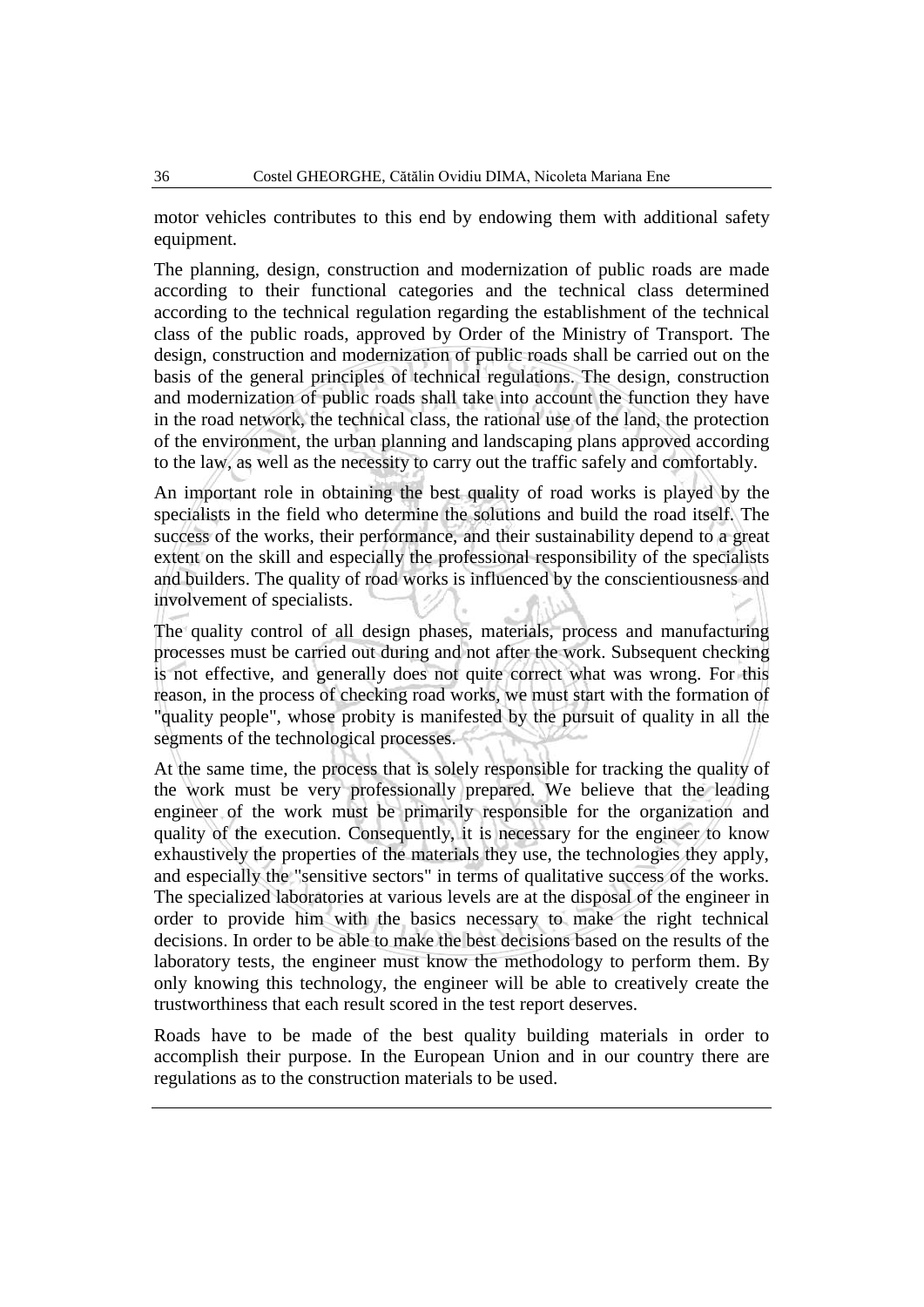#### **2. Current regulations for materials used in construction**

In order to control the quality of products used in construction regulations are made, whose compliance is mandatory. Thus, Decision no. 622/21.04.2004 issued by the Romanian Government establishes the conditions for placing on the market the construction products. [1]

According to Government Decision no. 622/21.04.2004 "The placing on the market of products intended for use in construction is admitted only if they are suitable for the intended use. This means that they have such features that the constructions in which they are to be incorporated, assembled, applied or installed, if they are properly designed and executed can satisfy the essential requirements of the constructions set out in Annex no. 1, if and where these constructions are subject to regulations containing such requirements." [1]

Regulation (EU) No. 305/2011 of the European Parliament and of the European Council of 09.03.2011 establishes the harmonized conditions for the marketing of construction products. [2]

The system of quality in construction provided in Law 10/1995 is necessary to be found entirely in the specificity of road works, both for the realization and control during the execution and the exercise of State control.

In order to be used, construction products must have a national or European technical approval. Also, if they are produced under a harmonized European standard, they must have a certificate of conformity.

Quality certification conformity of construction products demonstrates that the products in question have quality controlled features according to the reference documents and which allow the assessment of the fitness for use and guarantee with an acceptable probability that by using these products can be accomplished the prescribed requirements for construction.

Technical Approval in construction is elaborated in accordance with the Government Decision no. 766/1997 regarding the approval of some regulations regarding the quality in constructions, with subsequent modifications and complements. [3] The accomplishment by the construction products of technical performances for which they were designed is a guarantee for safe buildings.

The evaluation of the technical performances of the construction products is done in testing laboratories that have qualified personnel and the necessary equipment.

Incertrans has a specialized laboratory for testing the materials used in the construction of road infrastructure. The laboratory is authorized by I.S.C. as First Grade Laboratory with the Authorization no. 2662/28.12.2016 and is accredited by RENAR with the Accreditation Certificate no. LI 1106/11.08.2016.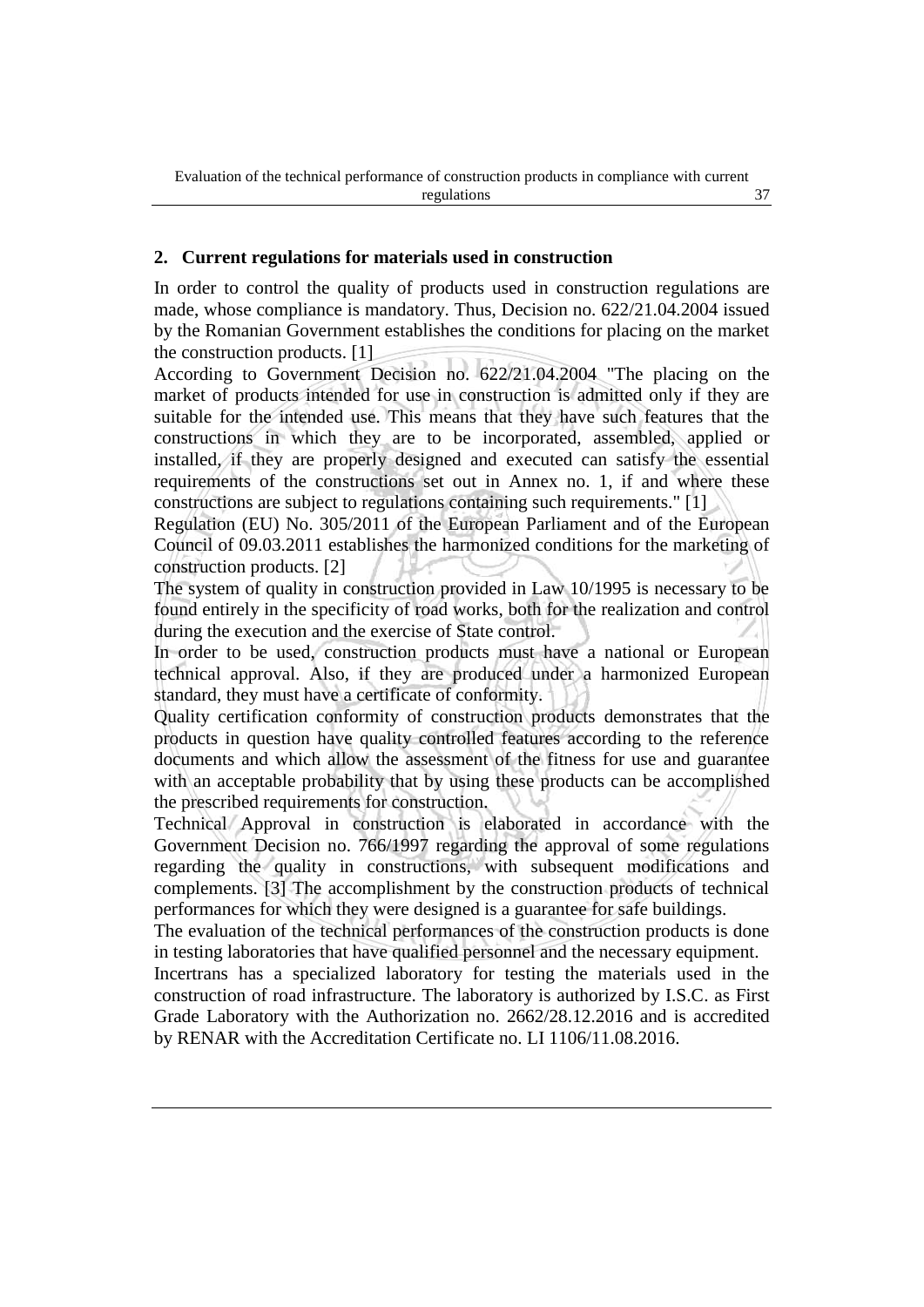Thus, in the Incertrans Laboratory, tests are carried out in the field of geotechnics, natural aggregates, concrete, asphalt mixtures, bituminous emulsions as well as other tests in the field of road infrastructure requested by the beneficiaries.

### **3. Tests carried out in the Incertrans Laboratory for products used in road infrastructure construction**

Below in this section there is presented how to make an asphalt mixture and which are the tests to be done for it. The hotmelt asphalt mixture is a building material made through a technological process involving the heating of natural aggregates and bitumen, mixing of the mixture, transportation and putting into operation by hot compaction.

The materials used to produce asphalt mixtures are: bitumen (simple, additive or modified) and granular materials (natural aggregates and fillers). Determining the composition of asphalt mixtures requires the following: checking the characteristics of the component materials, the percentage of each component in the total mixture, validation of optimal dosing based on initial type tests.

Depending on the type of chosen mixture, the aggregate and filler percentage limits are in line with the requirements of the SR EN 13108 series of standards. For this purpose, for the aggregates to be used in the preparation of the recipe it will be determined the granulosity of each sort. After that the percentages for each sort are determined so that the obtained gram-size curve to fall within the prescribed limits. The optimal content of binder is established by a preliminary laboratory study, starting from normative values.

# **4. Case study: BA 16 RUL 50/70 (PC) mixture recipe preparation**

For the preparation of the asphalt mixture recipe type BA 16 RUL 50/70 (PC) the following materials were used: crushed aggregates from Ştirbăț – Liteni gravel, crushed sand from Ştirbăţ – Liteni gravel, filler, bitumen 50/70.

| Site     | $\%$ | 0.063 | 0.1  | 0.2  | 0.63 |      | $\overline{2}$ | 4    | 6.3  | 8    | 10   | 12.5 | 14   | 16   |
|----------|------|-------|------|------|------|------|----------------|------|------|------|------|------|------|------|
|          |      |       | ×,   |      |      |      |                |      |      |      |      |      |      |      |
| $8 - 16$ |      | 0.0   | 0.0  | 0.0  | 0.0  | 0.0  | 0.0            | 0.0  | 0.7  | 4.0  | 22.0 | 58.5 | 85.3 | 98.8 |
| $4 - 8$  |      | 0.0   | 0.0  | 0.6  | 1.8  | 2.8  | 8.4            | 34.0 | 82.6 | 99.6 | 100  | 100  | 100  | 100  |
| $0 - 4$  |      | 1.8   | 4.4  | 19.2 | 72.8 | 79.4 | 90.8           | 99.8 | 100  | 100  | 100  | 100  | 100  | 100  |
| Filler   |      | 69.5  | 86.6 | 97.8 | 100  | 100  | 100            | 100  | 100  | 100  | 100  | 100  | 100  | 100  |
| $8 - 16$ | 25   | 0.0   | 0.0  | 0.0  | 0.0  | 0.0  | 0.0            | 0.0  | 0.2  | 1.0  | 5.5  | 14.6 | 21.3 | 24.7 |
| $4 - 8$  | 38   | 0.0   | 0.0  | 0.2  | 0.7  | 1.1  | 3.2            | 12.9 | 31.4 | 37.8 | 38.0 | 38.0 | 38.0 | 38.0 |
| $0 - 4$  | 26   | 0.5   | 1.1  | 5.0  | 18.9 | 20.6 | 23.6           | 25.9 | 26.0 | 26.0 | 26.0 | 26.0 | 26.0 | 26.0 |
| Filler   | 11   | 7.6   | 9.5  | 10.8 | 11   | 11   | 11             | 11   | 11   | 11   | 11   | 11   | 11   | 11   |
| Total    | 100  | 8.1   | 10.7 | 16.0 | 30.6 | 32.7 | 37.8           | 49.9 | 68.6 | 75.8 | 80.5 | 89.6 | 96.3 | 99.7 |

**Table 1.** Materials for asphalt mixture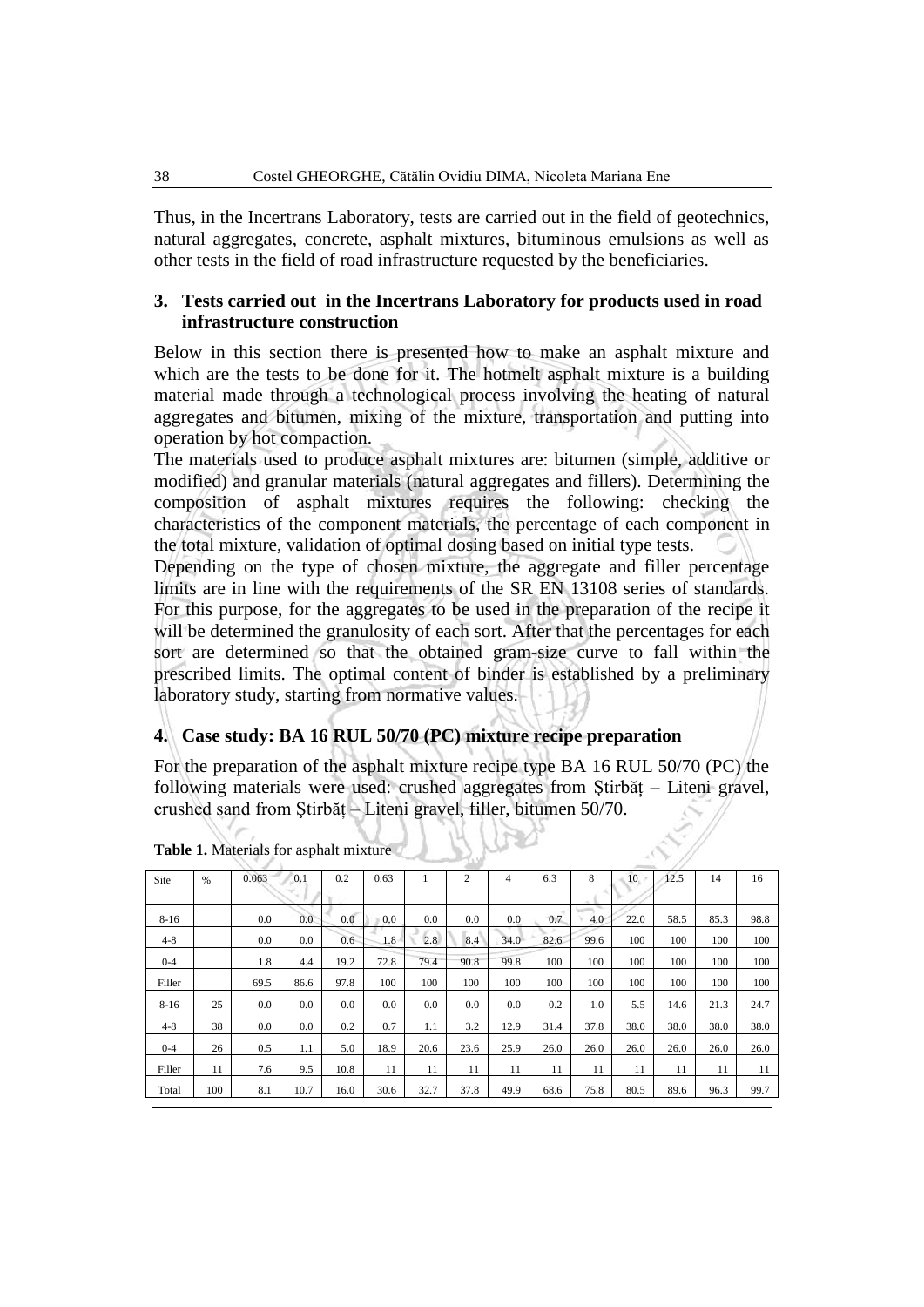The aggregates are certified according to SR EN 13043: 2003/AC: 2004 and can be used in the preparation of asphalt mixtures.



$$
V = \frac{m_1 - m_2}{\rho_W} \tag{2}
$$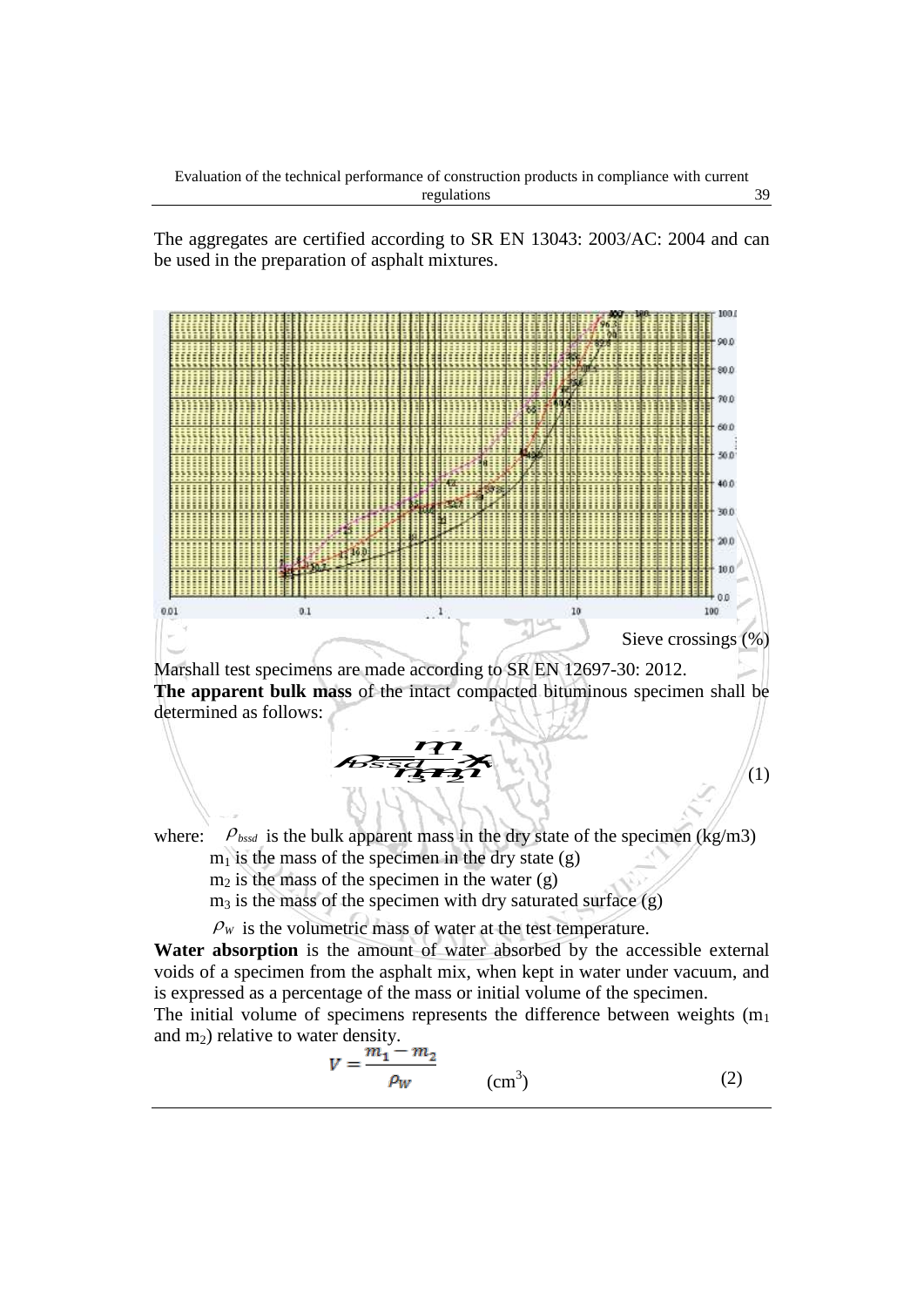**The final volume of specimens** represents the difference between weights (m<sub>3</sub>) and m4) relative to water density.

$$
V_1 = \frac{m_3 - m_4}{\rho_W} \qquad \text{(cm}^3\text{)}\tag{3}
$$

# *Marshall test*

Stability S: represents maximum resistance to deformation (in kN) of asphalt mixture test specimens.  $\Omega$ 

OR DE ST

Variation F: represents the deformation in mm of the asphalt mixture test specimen at maximum load. The tests are performed using the Marshall device (See Fig. 1).



**Fig. 1.** Marshall device

Density is determined according to SR EN 12697-6: 2012. Immerse the flat surface specimens in the water bath for at least 40 minutes and keep at 60  $\pm$  1°C (see Fig. 2).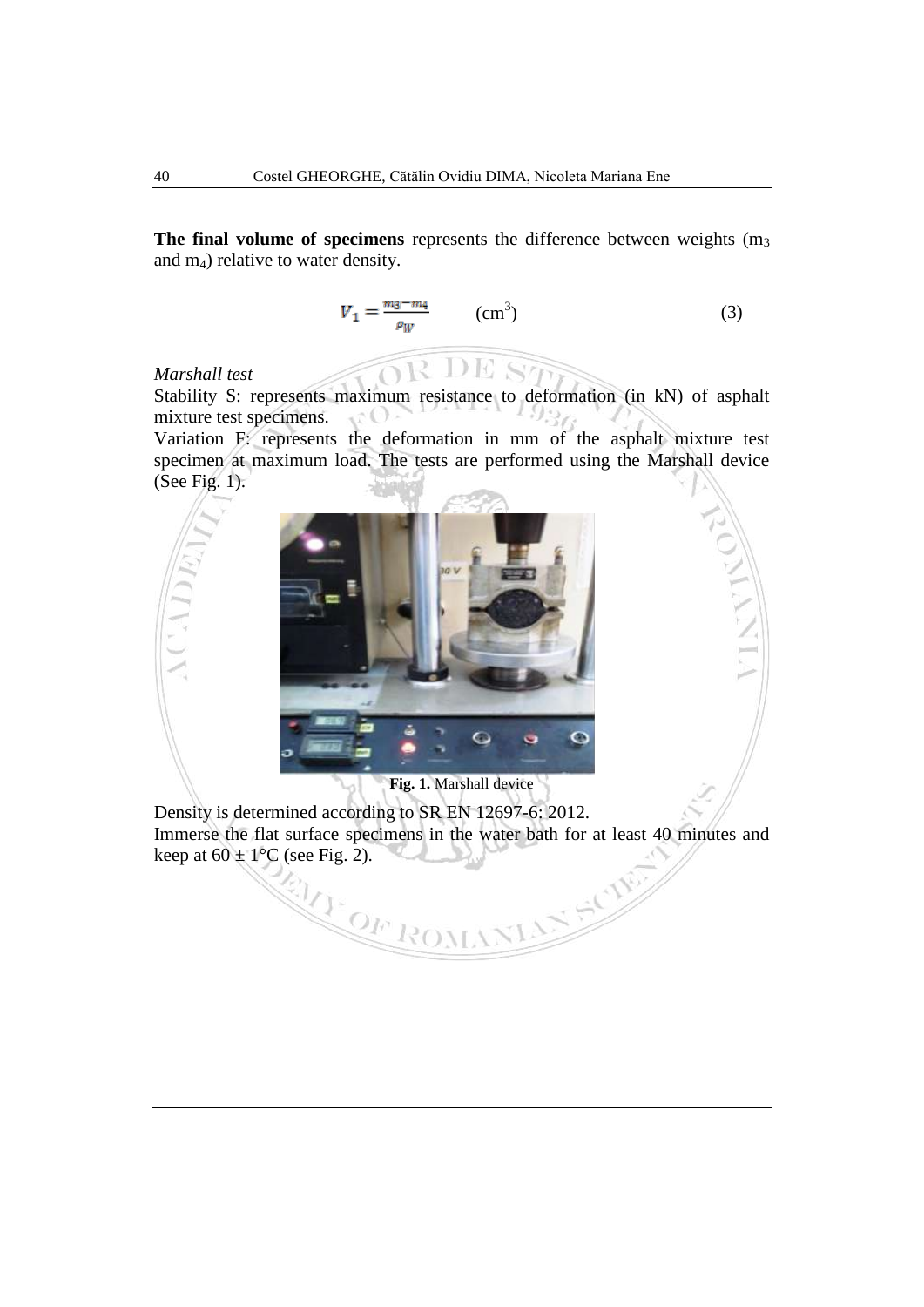Evaluation of the technical performance of construction products in compliance with current regulations 41



To determine the flow index, on the chart it is measured the distance to  $\pm$  0.50 mm from the intersection of the tangent line and the base line, A, at the point where the maximum load is reached, M (see Fig. 3).

The test is performed on a set of 4 specimens.



**Fig. 3.** Graphic recording of the flow indicator value

The cyclic compression test (Dynamic Variation) refers to the cumulative permanent deformations resulting from the long-lasting compressive stresses of road asphalt mixtures (see Fig. 4).

The determination of the dynamic variation of asphalt mixtures can be done on specimens made in the laboratory or on specimens taken from the field with the core-extractor. The test temperature is of 50˚C for the wear layer, 40˚C for the bonding layer and base. The axial load value is  $(724 + 14) \times 0.001$  kN  $(100 + 2)$ kPa).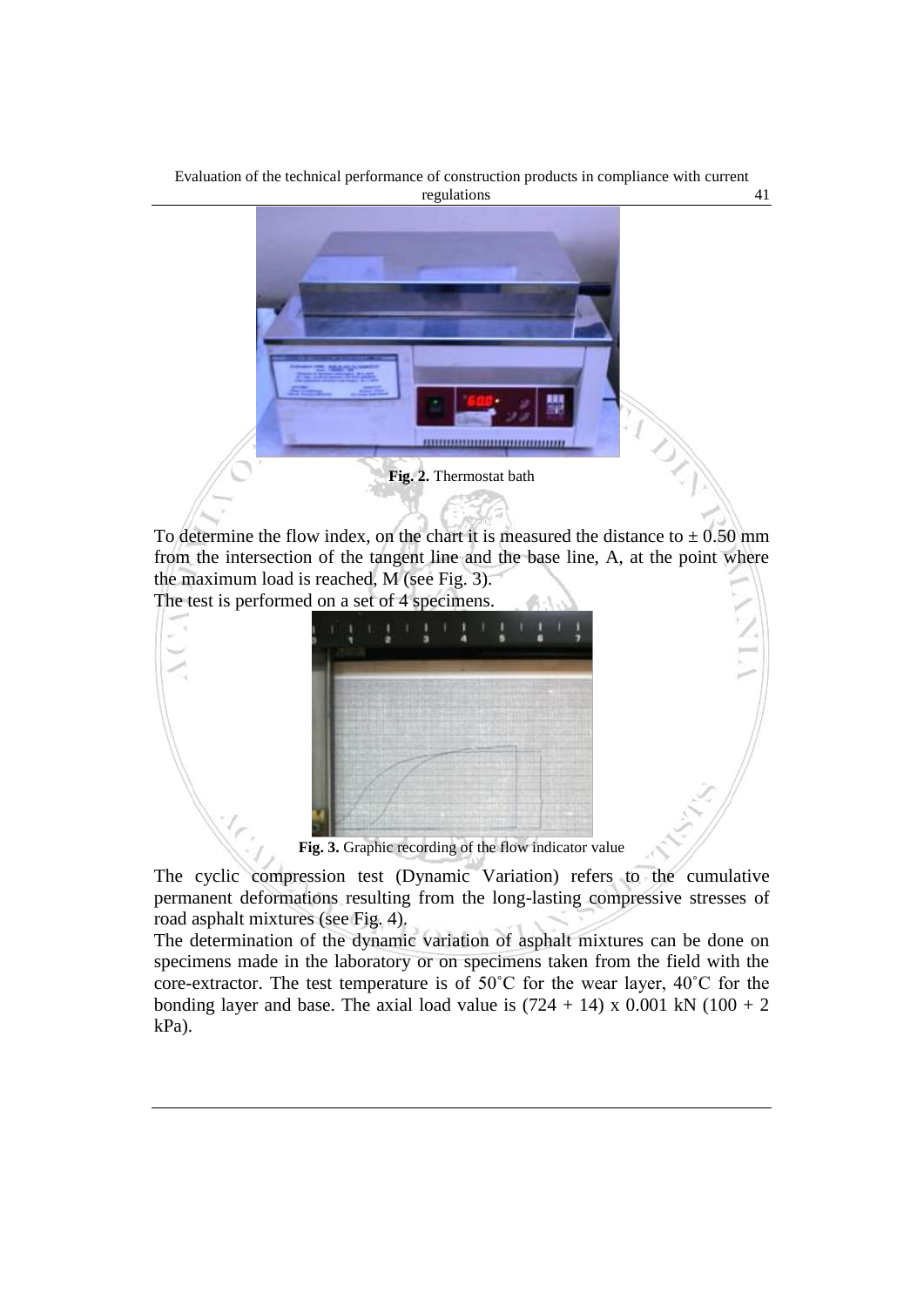

**Fig. 4.** Cyclic compression test apparatus (Dynamic Variation)

### *Modulus of rigidity*

The determination of the modulus of stiffness of asphalt mixtures can be done on specimens made in the laboratory or on specimens taken from the field with the help of the core-extractor (see Fig. 5).



**Fig. 5.** Apparatus for determining the stiffness module

Physical and Mechanical Characteristics of the Bitumen Mixture 50/70 (PC)

**Table 2.** Physical and Mechanical Characteristics of the Bitumen Mixture 50/70 (PC)

|                |                          | VU A<br>U.M. | ALA PO<br>Determined values |                        |                        |                 |                        |  |  |
|----------------|--------------------------|--------------|-----------------------------|------------------------|------------------------|-----------------|------------------------|--|--|
| No.            | Characteristic           |              | <b>Bitumen</b><br>5.5%      | <b>Bitumen</b><br>5.7% | <b>Bitumen</b><br>5.9% | Bitumen<br>6.1% | <b>Bitumen</b><br>6.3% |  |  |
|                | Apparent volumetric mass | $Kg/m^3$     | 2285                        | 2302                   | 2314                   | 2320            | 2307                   |  |  |
| 2              | Water absorption         | $\%$         | 3.6                         | 3.4                    | 3.0                    | 2.9             | 2.8                    |  |  |
| 3              | Marshall Stability       | KN           | 7.2                         | 8.0                    | 8.9                    | 8.3             | 7.8                    |  |  |
| $\overline{4}$ | Flow index               | mm           | 1.6                         | 2.4                    | 2.7                    | 3.5             | 4.7                    |  |  |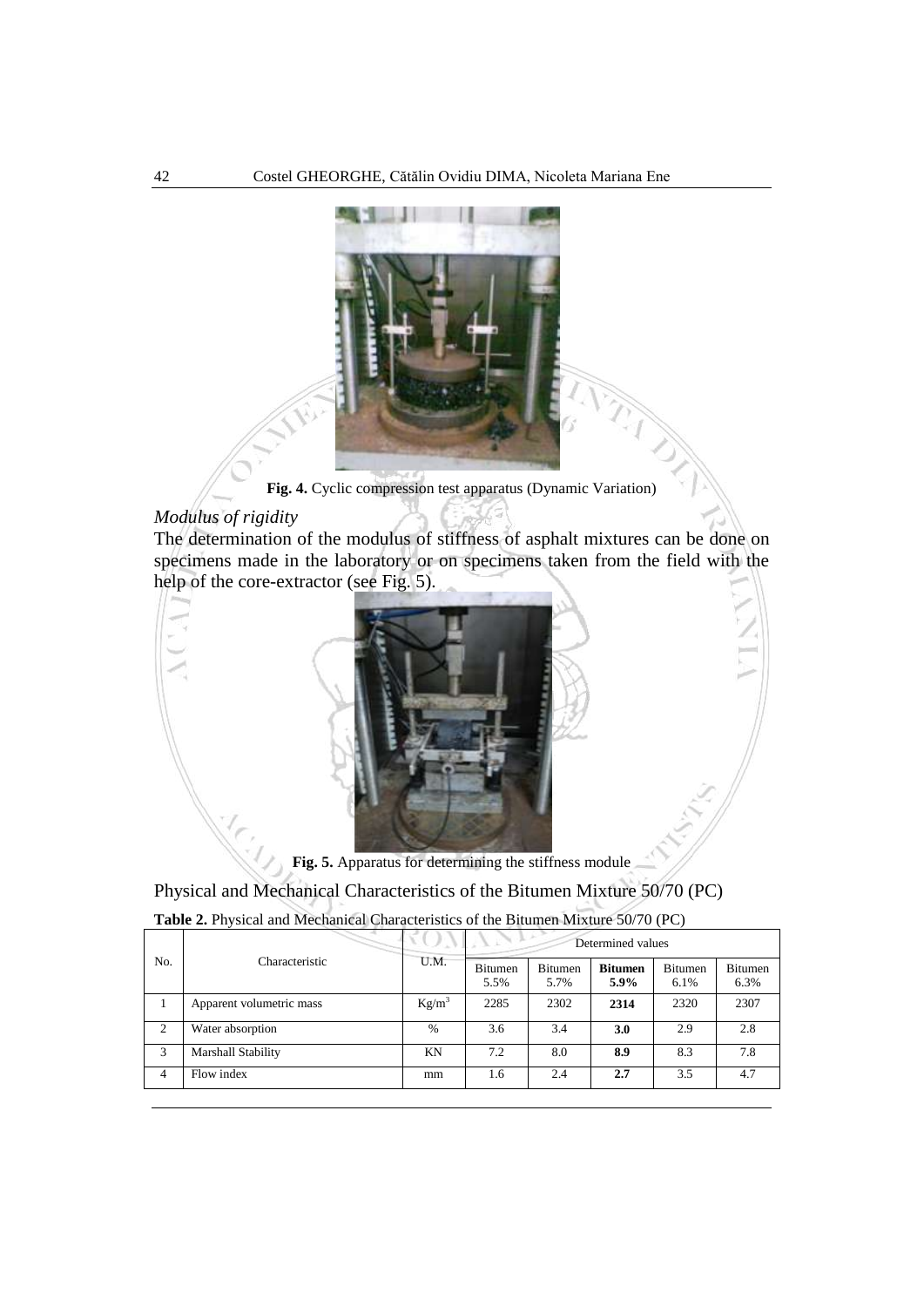|   |                                                                                                                                                                                                   | regulations                           |              | 43 |
|---|---------------------------------------------------------------------------------------------------------------------------------------------------------------------------------------------------|---------------------------------------|--------------|----|
|   | Void volumes                                                                                                                                                                                      | $\frac{0}{0}$                         | 3.5          |    |
| 6 | The percentage of void volume in the<br>VMA mineral skeleton                                                                                                                                      | $\frac{0}{0}$                         | 16.1         |    |
|   | Percentage of the void volume in the<br>mineral skeleton filled with VFB binder                                                                                                                   | $\%$                                  | 78.4         |    |
| 8 | Resistance to permanent deformations<br>(dynamic variation)<br>- deformation at $50^{\circ}$ C, 300 KPa and<br>$10000$ pulse<br>- deformation speed at $50^{\circ}$ C, 300 KPa<br>and 10000 pulse | $\mu$ m / m<br>$\mu$ m / m /<br>ciclu | 13013<br>0.8 |    |
| 9 | Stiffness modulus at $15^{\circ}$ C                                                                                                                                                               | MPa                                   | 5363.3       |    |

Evaluation of the technical performance of construction products in compliance with current

The optimal chosen alternative is one with the 5.9% bitumen to the mixture.

### **Conclusions**

The continuous increase of road traffic leads to the need to build new roads and to modernize the existing ones. Through the way roads are designed, they must ensure the safety and comfort of road traffic.

In the European Union and in our country there are regulations that establish the conditions that must be met by construction materials in order to be used.

In order for the roads to have a longer lifetime an essential requirement is the use of the best quality construction materials whose technical performances have been demonstrated by carrying out laboratory tests.

In order to meet the requirements for the evaluation of the technical performances of the construction products, the Incertrans Laboratory performs tests for all the products used for the road infrastructure construction and tests on the products used in the preparation of asphalt mixtures (natural aggregates, bitumen, filer), including tests on the final product - asphalt mix.

The use of harder bitumen with the penetration of 41/50, 61/70 is expected, especially in the rolling layers, in order to increase the stability of the asphalt mixtures and to avoid the danger of the occurrence of creases.

In order to ensure the superior stability of the bituminous coatings, asphalt mixtures with fibres, modified bitumen, strong mineral skeleton are designed and produced, which exhibit superior mechanical resistance and especially high resistance to plastic deformations. There are intense concerns about the widespread introduction, especially in the production of asphalt mixes used in the wear layer, of modified binders that have superior grades of classical bitumen and which allow the production of high performance asphalt mixes. Lately, the increase in the percentage of cribs in asphalt mixtures has been observed to increase the stability of bituminous layers. Aggregates used in the production of asphalt mixeturs to increase wear resistance are very good quality cribs with a Los Angeles coefficient below 20%. There is a tendency for all road specialists to find the most suitable solutions to produce high quality bituminous clothing, to satisfy the highest demands of the users and to have as much operating time as possible.